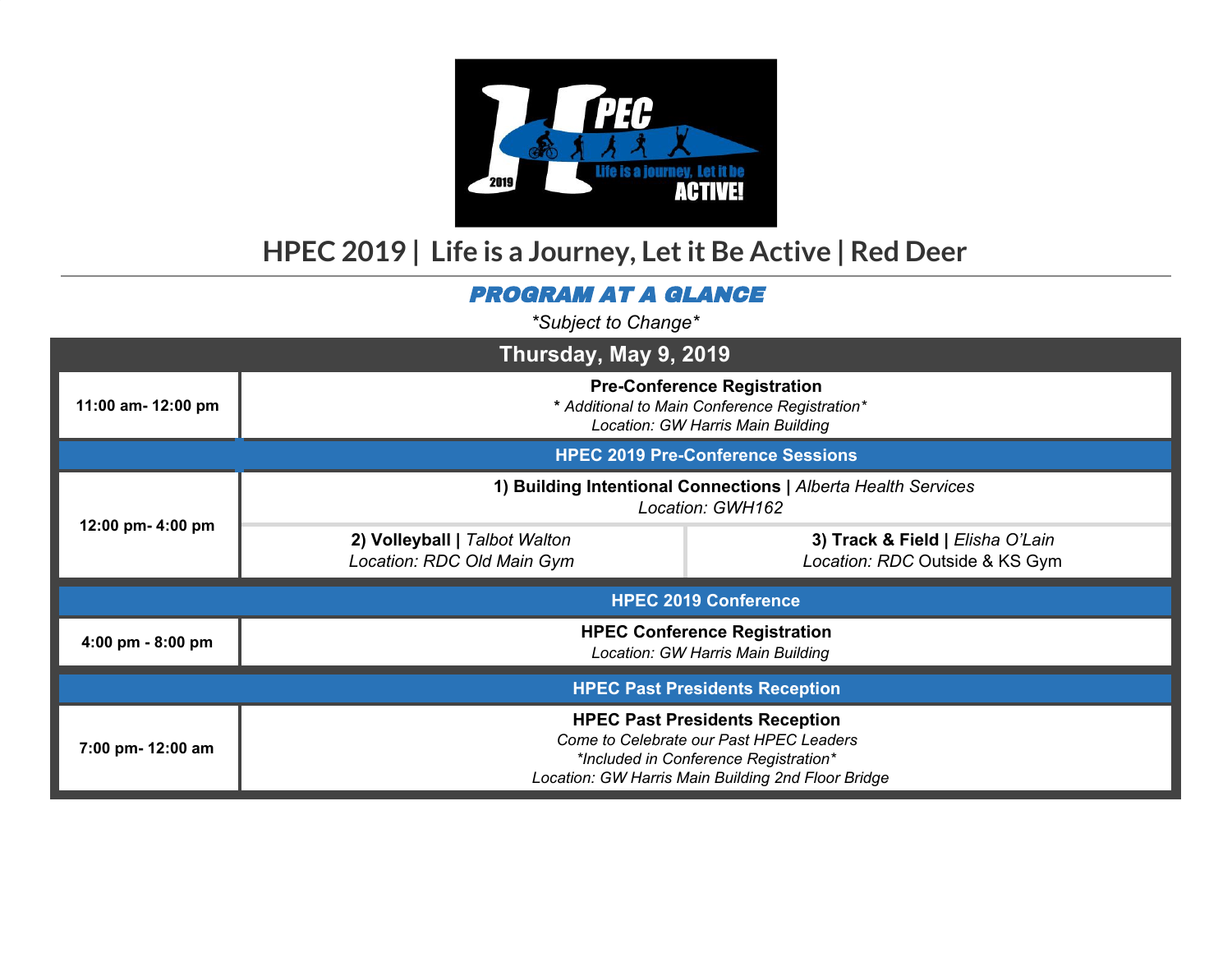| <b>Friday, May 10, 2019</b> |                                                                                                                                                                          |                                                                                                                    |                                                                                                        |                                                                                                                                                             |                                                                                                                                                                                                              |  |
|-----------------------------|--------------------------------------------------------------------------------------------------------------------------------------------------------------------------|--------------------------------------------------------------------------------------------------------------------|--------------------------------------------------------------------------------------------------------|-------------------------------------------------------------------------------------------------------------------------------------------------------------|--------------------------------------------------------------------------------------------------------------------------------------------------------------------------------------------------------------|--|
|                             | <b>Active Living Sessions</b>                                                                                                                                            |                                                                                                                    |                                                                                                        |                                                                                                                                                             |                                                                                                                                                                                                              |  |
| 7:00 am -<br>7:45 am        | <b>AMA Youth Run Club</b><br>Location: Meet at Registration Table                                                                                                        |                                                                                                                    | Yoga<br>Location: GWH 174 Studio                                                                       | <b>RYDE spin class</b><br>*minimum 18 people*<br>Location: RYDE Studio<br>49 St, Red Deer, AB T4N 1T6                                                       |                                                                                                                                                                                                              |  |
| $8:00$ am -<br>$8:55$ am    |                                                                                                                                                                          |                                                                                                                    | <b>Conference Registration</b><br>Location: GW Harris Main Building                                    |                                                                                                                                                             |                                                                                                                                                                                                              |  |
|                             |                                                                                                                                                                          |                                                                                                                    | <b>Session A</b>                                                                                       |                                                                                                                                                             |                                                                                                                                                                                                              |  |
| $9:00$ am -<br>10:45 am     | <b>Session A</b><br>Opening Ceremonies, HPEC & PHE Canada Awards &<br><b>Opening Keynote Hal &amp; Joanne McLeod</b><br>Location: GWH HPG (High-Performance Gymnasium)   |                                                                                                                    |                                                                                                        |                                                                                                                                                             |                                                                                                                                                                                                              |  |
| 11:00 am -<br>5:00 pm       | <b>Exhibitor Marketplace</b><br>Location: GW Harris Main Building, Great Hall                                                                                            |                                                                                                                    |                                                                                                        |                                                                                                                                                             |                                                                                                                                                                                                              |  |
| 10:45 am -<br>11:15 am      | <b>Nutritional Break</b><br>* Snack Included with Conference Registration*<br>Location: GW Harris Main Building 2nd Floor Bridge                                         |                                                                                                                    |                                                                                                        |                                                                                                                                                             |                                                                                                                                                                                                              |  |
|                             | <b>Session B: Concurrent Conference Sessions</b>                                                                                                                         |                                                                                                                    |                                                                                                        |                                                                                                                                                             |                                                                                                                                                                                                              |  |
|                             | <b>Classroom GWH 162</b>                                                                                                                                                 | <b>Classroom GWH 167</b>                                                                                           | <b>Classroom GWH 209</b>                                                                               | <b>Classroom GWH 173</b>                                                                                                                                    | <b>Classroom GWH 178</b>                                                                                                                                                                                     |  |
| 11:15 am -<br>12:15 pm      | <b>Parkland School Division-</b><br>Our journey into<br>nature-based play and<br>learning<br>Tracey Gilmour, Parkland<br><b>School Division</b><br>*Indoors and Outdoors | <b>BOKS Bursts- Keeping</b><br><b>Your Students Active</b><br><b>Throughout the Day</b><br>Shannon MacMillan, BOKS | <b>FMS Assessment</b><br><b>Simplified</b><br>Glenn Young                                              | <b>MIND FITNESS Breaks:</b><br><b>Quick Techniques to</b><br>Create a Calm, Focused &<br><b>Fit Classroom</b><br>Susan Agrios, Agrios<br><b>Mindfitness</b> | <b>Using the Physical</b><br><b>Literacy Observational</b><br>Tool (PLOT) to assess<br>growth in the<br>Pre-Kindergarten<br><b>Classroom</b><br>Jacqueline Koval, Alyson<br>Moring & Jennifer<br>Yaroslowsky |  |
|                             | <b>Classroom GWH 208</b>                                                                                                                                                 | <b>Gymnasium GWH 140 A</b>                                                                                         | <b>Gymnasium GWH 140 B</b>                                                                             | <b>Movement Studio GWH 174</b>                                                                                                                              |                                                                                                                                                                                                              |  |
|                             | <b>Lacrosse Dynamics in</b><br><b>Education</b><br>Nicholas Brown, Alberta<br>Lacrosse Association                                                                       | <b>Games and Activities to</b><br><b>Optimize Self-Regulation</b><br><b>Ever Active Schools</b>                    | <b>Survivor! A Cooperative</b><br><b>Games Unit</b><br>Kendra Eliuk, Edmonton<br><b>Public Schools</b> | A New Standard for Warming Up!<br>Deborah Menard, Be Fit For Life- Portage College                                                                          |                                                                                                                                                                                                              |  |
| 12:15 pm -<br>$1:30$ pm     | <b>Exhibitor Marketplace &amp; Bagged Lunch</b><br>* Lunch Included with Conference Registration*                                                                        |                                                                                                                    |                                                                                                        |                                                                                                                                                             |                                                                                                                                                                                                              |  |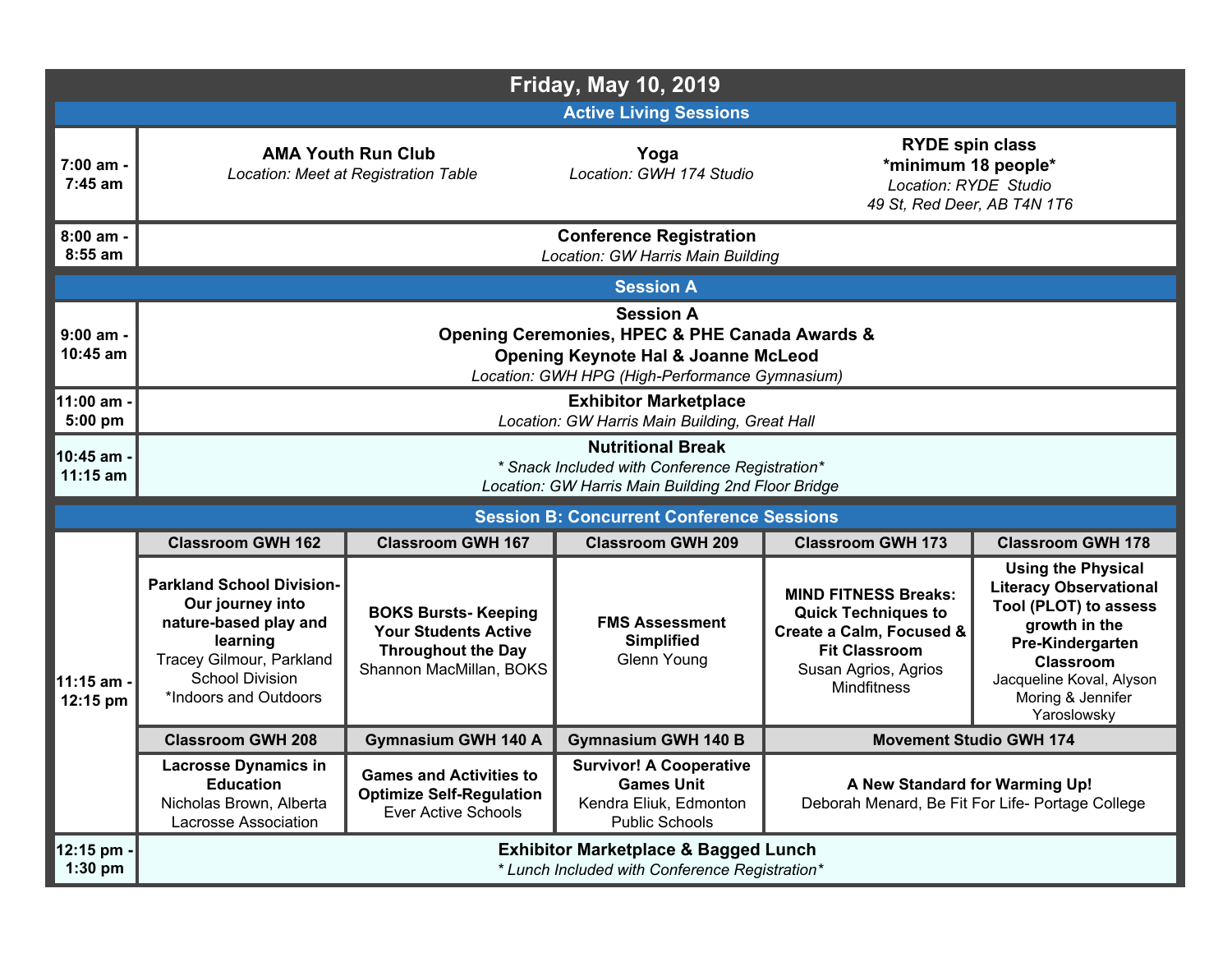|                          | Location: GW Harris Main Building 2nd Floor Bridge                                                                                                                                                             |                                                                                                                                                        |                                                                                                                                                                  |                                                                                                                                                                                               |                                                                                                                                          |  |
|--------------------------|----------------------------------------------------------------------------------------------------------------------------------------------------------------------------------------------------------------|--------------------------------------------------------------------------------------------------------------------------------------------------------|------------------------------------------------------------------------------------------------------------------------------------------------------------------|-----------------------------------------------------------------------------------------------------------------------------------------------------------------------------------------------|------------------------------------------------------------------------------------------------------------------------------------------|--|
| 12:30 pm -<br>$1:30$ pm  | <b>HPEC Annual General Meeting</b><br>* HPEC members welcome, please attend*<br>Location: GWH 162                                                                                                              |                                                                                                                                                        |                                                                                                                                                                  |                                                                                                                                                                                               |                                                                                                                                          |  |
|                          | <b>Session C: Concurrent Conference Sessions</b>                                                                                                                                                               |                                                                                                                                                        |                                                                                                                                                                  |                                                                                                                                                                                               |                                                                                                                                          |  |
|                          | <b>Classroom GWH 162</b>                                                                                                                                                                                       | <b>Classroom GWH 167</b>                                                                                                                               | <b>Classroom GWH 209</b>                                                                                                                                         | <b>Classroom GWH 173</b>                                                                                                                                                                      | <b>Classroom GWH 178</b>                                                                                                                 |  |
|                          | <b>Cannabis; Information for</b><br><b>Educators</b><br>Gail Foreman, Alberta<br><b>Health Services</b>                                                                                                        | <b>Sex Ed: How to Answer</b><br><b>Student Questions</b><br>Nicole Inglis, Alberta Health<br><b>Services</b>                                           | <b>Getting off the Mental</b><br><b>Health Rollercoaster:</b><br>From Health Champion to<br><b>Healthy Champion</b><br>Astrid Kendrick, University<br>of Calgary | <b>PRISM-Professionals</b><br><b>Respecting Individual</b><br><b>Sexual and Gender</b><br><b>Minorities</b><br>Alberta Teachers<br>Association                                                | <b>Nutrition for Active Youth:</b><br><b>NEW Resources for</b><br><b>Coaches</b><br>Harrison Blizzard, Alberta<br><b>Health Services</b> |  |
| $1:30$ pm -<br>$2:30$ pm | <b>Classroom GWH 208</b>                                                                                                                                                                                       | <b>Gymnasium GWH 140 A</b>                                                                                                                             | <b>Gymnasium GWH 140 B</b>                                                                                                                                       |                                                                                                                                                                                               | <b>Movement Studio GWH 174</b>                                                                                                           |  |
|                          | $MHL + 4thR = A$ Recipe<br>for Teaching Mental<br><b>Health</b><br>Erin Luong, CCSD                                                                                                                            | <b>The Student-Directed</b><br><b>Classroom: An</b><br><b>Experiential Learning</b><br><b>Experience</b><br>Court Rustemeyer, Vincent<br>Massey School | <b>First Steps: An</b><br>introduction to First<br><b>Nations hand drumming</b><br>Glenn MacLeod                                                                 | Promoting Lifelong Participation in Students with<br><b>Developmental Coordination Disorder</b><br>Holly Dushow, Sylvia Schell, Kayla Roth & Delanie Allen,<br><b>Alberta Health Services</b> |                                                                                                                                          |  |
| 2:30 pm -<br>$3:00$ pm   | <b>Nutritional Break</b><br>* Snack Included with Conference Registration*<br>Location: GW Harris Main Building 2nd Floor Bridge                                                                               |                                                                                                                                                        |                                                                                                                                                                  |                                                                                                                                                                                               |                                                                                                                                          |  |
|                          |                                                                                                                                                                                                                |                                                                                                                                                        | <b>Session D: Concurrent Conference Sessions</b>                                                                                                                 |                                                                                                                                                                                               |                                                                                                                                          |  |
|                          | <b>Classroom GWH162</b>                                                                                                                                                                                        | <b>Classroom GWH167</b>                                                                                                                                | <b>Classroom GWH209</b>                                                                                                                                          | <b>Classroom GWH173</b>                                                                                                                                                                       | <b>Classroom GWH178</b>                                                                                                                  |  |
| $3:00$ pm -<br>4:00pm    | <b>Inclusive PE for All:</b><br><b>Strategies to foster</b><br>meaningful participation<br>for ALL students<br>Jennifer Leo, The<br><b>Steadward Centre for</b><br><b>Personal and Physical</b><br>Achievement | <b>Orange Marks the Spot-</b><br><b>Outdoor Adventure</b><br>Deborah Menard, Be Fit For<br>Life- Portage College<br>*Outdoors                          | How to Make Your HIT a<br>HIT!<br>Glenn Young                                                                                                                    | <b>Loose Parts Play</b><br><b>Ever Active Schools</b>                                                                                                                                         | <b>Indigenous Ways of</b><br>Knowing: Walking in our<br><b>Footsteps</b><br>Alberta Teachers<br>Association                              |  |
|                          | <b>Classroom GWH208</b>                                                                                                                                                                                        | <b>Gymnasium GWH 140 A</b>                                                                                                                             | <b>Gymnasium GWH 140 B</b>                                                                                                                                       | <b>Movement Studio GWH 174</b>                                                                                                                                                                |                                                                                                                                          |  |
|                          | <b>KAOS X SPORT (Chaos</b><br><b>Cross Sport)</b><br>Tim Stewart, Buck Mountain                                                                                                                                | In-Line Skating tricks of<br>the trade<br>Alien In-Line                                                                                                | <b>Executive Functioning</b><br><b>Through Physically Active</b><br><b>Play</b><br>Dr. John Byl, GOPHER                                                          | <b>Superheros of Physical Literacy Dance Party</b><br>Matt Leung & Susan Shearer, DANCEPL3Y                                                                                                   |                                                                                                                                          |  |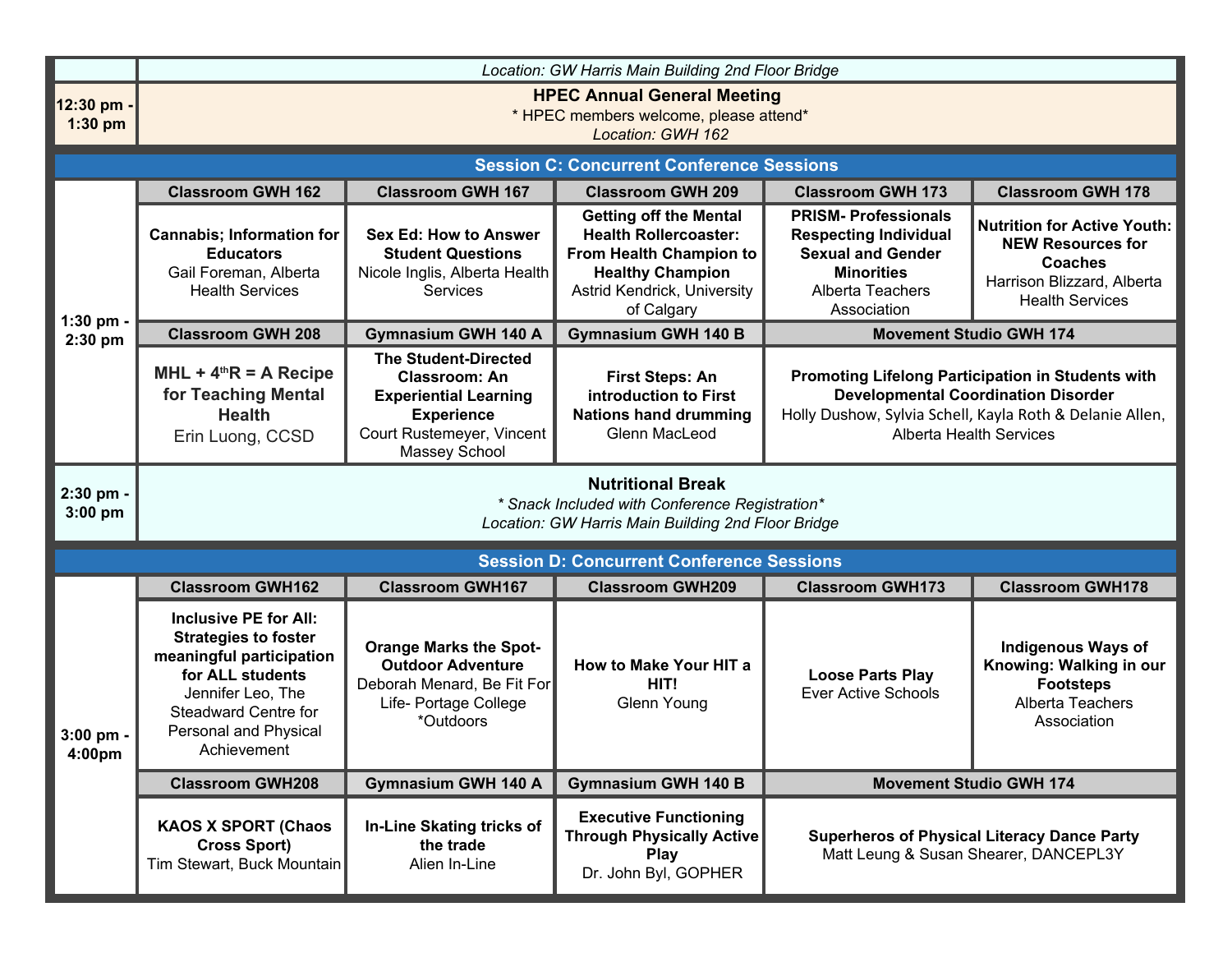|                          | <b>Conference Social   Let's Play Eh?</b>                                                                |                                                                                                                                                                                                                                                                                                       |  |  |  |
|--------------------------|----------------------------------------------------------------------------------------------------------|-------------------------------------------------------------------------------------------------------------------------------------------------------------------------------------------------------------------------------------------------------------------------------------------------------|--|--|--|
| $5:30$ pm -<br>$6:30$ pm | <b>Cocktails &amp; Active Festivities   Active Games</b><br>*ATM on Site*<br>Location: Canyon Ski Hill   | <b>Social Shuttles</b><br>Pick-up<br>$\bullet$ 4:45 @ RDC, then pick up @ Cambridge                                                                                                                                                                                                                   |  |  |  |
| $6:30$ pm -<br>$1:00$ am | <b>Conference Social Dinner &amp; Dance</b><br>*One Social Ticket Included with Conference Registration* | $\bullet$ 5:30 @ RDC, then pick up @ Cambridge<br>$\bullet$ 6:15 @ RDC, then pick up @ Cambridge<br><b>Return</b><br>10:30 pm, drop off at Cambridge then RDC<br>• 11:30 pm, drop off at Cambridge then RDC.<br>• 12:30 am drop off at Cambridge then RDC<br>• 1:45 am drop off at Cambridge then RDC |  |  |  |

| <b>Saturday, May 11, 2019</b> |                                                                                                                                  |                                                                                                       |                                                                                                                                   |                                                                               |                                                                               |  |
|-------------------------------|----------------------------------------------------------------------------------------------------------------------------------|-------------------------------------------------------------------------------------------------------|-----------------------------------------------------------------------------------------------------------------------------------|-------------------------------------------------------------------------------|-------------------------------------------------------------------------------|--|
|                               | <b>Active Living Sessions</b>                                                                                                    |                                                                                                       |                                                                                                                                   |                                                                               |                                                                               |  |
| 7:00 am -<br>7:45 am          | <b>Fitness Class</b><br>Location: GWH High-Performance Gymnasium                                                                 |                                                                                                       |                                                                                                                                   | Yoga<br>Location: GWH 174 Studio                                              |                                                                               |  |
|                               |                                                                                                                                  |                                                                                                       | <b>Session E: Concurrent Conference Sessions</b>                                                                                  |                                                                               |                                                                               |  |
|                               | <b>Classroom GWH162</b>                                                                                                          | <b>Classroom GWH167</b>                                                                               | <b>Classroom GWH209</b>                                                                                                           | <b>Classroom GWH173</b>                                                       | <b>Classroom GWH178</b>                                                       |  |
|                               | The Power of Play:<br><b>Engaging Learners of All</b><br>Ages<br>Alberta Teachers<br>Association                                 | <b>HALL 2.0 Initiative: Policy</b><br>to Practice<br>Ted Temertzoglou & Ever<br><b>Active Schools</b> | <b>Outdoor Exploration</b><br>Danielle Fortin, Pursuit<br>Adventures                                                              | <b>Chair Yoga for the</b><br>Classroom<br>Donna Freeman, Yoga in<br>my School | <b>Purposeful PE in Practice</b><br>Elisha O'Lain, Marshall<br>Springs School |  |
| 8:30 am-                      | <b>Classroom GWH208</b>                                                                                                          | <b>Gymnasium GWH 140 A</b>                                                                            | <b>Gymnasium GWH 140 B</b>                                                                                                        | <b>Movement Studio GWH 174</b>                                                |                                                                               |  |
| $9:30$ am                     | <b>Rookie Rugby</b><br>Peter Houlihan, Alberta<br>Junior Rugby Association<br>*Outdoors                                          | <b>Hoops and Hoopla</b><br>Andy Raithby, CIRA Ontario                                                 | Mirror, mirror on the<br>wallreflecting on<br>inclusion so we don't<br>drop the ball<br>Hayley Morrison, University<br>of Alberta | <b>HPEC Smorgasbord</b><br><b>HPEC Regional Representative</b>                |                                                                               |  |
| $9:30$ am-<br>$10:00$ am      | <b>Nutritional Break</b><br>* Snack Included with Conference Registration*<br>Location: GW Harris Main Building 2nd Floor Bridge |                                                                                                       |                                                                                                                                   |                                                                               |                                                                               |  |
| 10:00 am-<br>$1:00$ pm        | <b>Exhibitor Marketplace</b><br>Location: GW Harris Main Building, Great Hall                                                    |                                                                                                       |                                                                                                                                   |                                                                               |                                                                               |  |